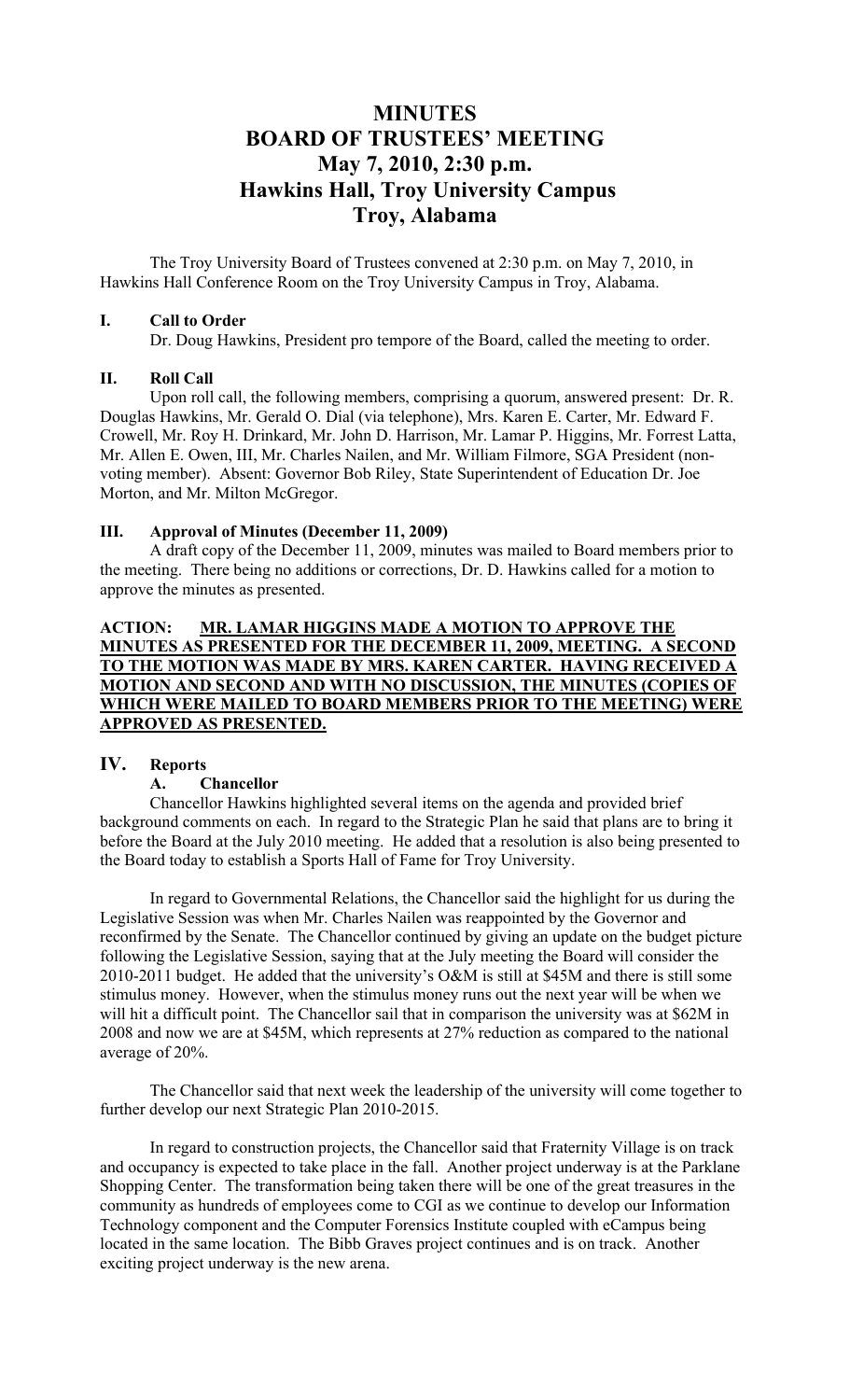"Points of Pride" highlighted by the Chancellor included the naming of three eCampus graduate programs by geteducated.com as "best buys". The three graduate programs named were Human Resources, MPA, and MBA.

The Chancellor recognized Dr. Dianne Barron, Dean of Graduate School/Associate Provost, for the role that she has assumed as President of the Conference for Southern Graduate Schools. This is something all of us can take pride in especially as we move toward expanding our graduate programs.

Chancellor Hawkins expressed his appreciation to Drs. John Schmidt and Jean Laliberte, the Advancement staff, and others engaged in the Shield Society. It was submitted it for competition and CASE recognized it as an award winner. The Chancellor also commended the faculty and staff regarding their response to the fund drive which generated \$83K surpassing the goal of \$75K. In regard to Planned Giving our annual goal was set at \$2M and we are currently at \$5,436,267.

Another point of pride the Chancellor called attention to was the awarding of the Ingalls Award, one of the top faculty awards at the university, to Dr. John Kline. Also, Dr. Barry Davidson has been selected as a Fulbright-Hays Scholar for the Seminars Abroad Program. Dr. John Dew has been appointed to the International Academy for Quality, and Manley Johnson recently received the 11<sup>th</sup> Distinguished Leadership Award from the university.

Chancellor Hawkins announced the appointment of Dr. Judson Edwards as the new Dean for the Sorrell College of Business.

Highlights in the athletics area were provided by the Chancellor. He called attention to the achievements of the tennis team having won the 2010 Sun Belt Conference Championship, and Coach Eric Hayes was named the Sun Belt Coach of the Year. It was announced that the baseball team plays in a tournament May 26-28 in Murfreesboro, Tennessee; the track team will be in Denton, Texas May 7-9; the softball team will be in Mobile for a tournament May 12-15; and the tennis team has a match on May 15 in Gainesville, FL. The rodeo team will compete in the College National Finals Rodeo June 13-15 in Casper, WY.

Other athletic highlights included a report that three athletes were drafted in the 2010 NFL, three signed as free agents in the NFL, three signed with CFL, and currently 17 former members of the Troy football team will be on NFL rosters this fall.

Important dates for upcoming events were shared with the trustees. The dates follow:

**2010**

BOT Meeting, July 23 BOT Official Athletic Trip (OSU) September 10-11 BOT Meeting, October 16 Homecoming, November 13 Commencement, December 10 New Orleans Bowl, December 18

#### **2011**

GMAC Bowl, January 6 Legislative Session, March 1 Sun Belt Tournament, March 5-8 Joint Retreat (Mobile), March 17-18 BOT Meeting, May 6 BOT Meeting, July 22

In conclusion, Chancellor Hawkins expressed his appreciation to Mr. Lamar Higgins and others who were engaged in putting together "The Roast." The Leadership Scholarship money raised will go a long way in helping deserving students.

Following his presentation, Chancellor Hawkins presented to Board members a framed presento showing the university's appreciation for each of them.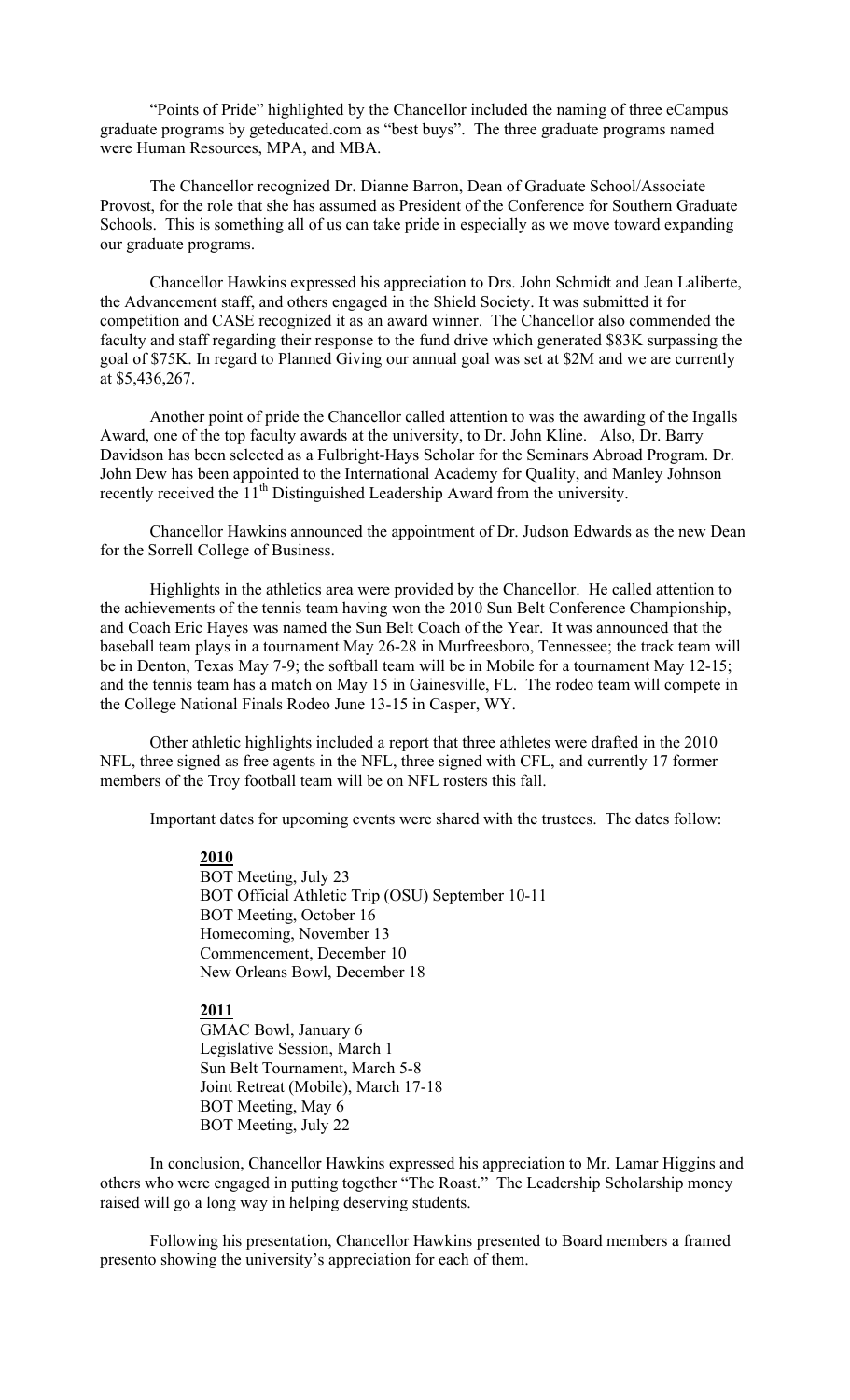### **B. SGA Report, Mr. William Filmore**

Mr. Filmore provided an update on Student Government Association projects. Some of the initiatives underway to promote Trojan Pride include shakers provided to students at athletic events, and Trojan Pride sunglasses and wristbands are available for a nominal fee. Mr Filmore also reported that the SGA promoted a Help for Haiti Concert and raised over \$3,000 which went directly to "Doctors without Borders" program. Another project initiated by the SGA is a "Trojan Today" calendar that is sent out to faculty and staff advising them of upcoming events.

He concluded that the SGA is very excited about the upcoming year and he expressed his appreciation to the Board for its support.

## **C. Board Committee Reports**

#### o **Academic Affairs Committee, Honorable Allen Owen**

Mr. Owen stated that Gerald Dial, chair of the Academic Affairs Committee, asked him to introduce Resolution No. 1 for adoption. Mr. Owen said that he presents with a very heavy heart Resolution No. 1 naming the academic building at Phenix City in memory of Dr. Curtis Pitts. Mr. Owen said that Dr. Pitts meant a great deal to the Phenix City Campus and the university as a whole. Following his comments, he made a motion to adopt Resolution No. 1.

Prior to a call for the vote, Mr. Harrison inquired as to whether Dr. Pitts was aware before his death that the Board planned to name the building in his honor. In response, Chancellor Hawkins said that he had been on the phone with one of Dr. Pitts' family members who put the phone to Dr. Pitts' ear. The Chancellor said he told Dr. Pitts at that time that the Board wanted to name the academic building in his honor, and it was felt at that time that Dr. Pitts understood what was being said. Several members of the Board expressed their appreciation for what Dr. Pitts meant to them personally and for what he meant to the university. Following discussion, the following resolution passed to name the Phenix City academic building in memory of Dr. Curtis Pitts.

### • **Resolution No. 1—Naming the Academic Building at the Phenix City Campus in memory of Dr. Curtis Pitts**

### **Resolution No. 1**

**ACTION: A MOTION TO ADOPT RESOLUTION NO.1 WAS MADE BY MR. ALLEN OWEN. A SECOND WAS PROVIDED BY MR. ED CROWELL. THERE BEING NO FURTHER DISCUSSION, RESOLUTION NO. 1, WHICH FOLLOWS, TO NAME THE ACADEMIC BUILDING AT THE PHENIX CITY CAMPUS IN MEMORY OF DR. CURTIS PITTS WAS ADOPTED.**

## **Resolution No. 1**

## **A Resolution to name the Academic Building at the Phenix City Campus in memory of Dr. Curtis Pitts**

**WHEREAS**, Dr. Curtis Pitts served as the chief administrator of the Phenix City Campus of Troy University since the campus' establishment in 1975; and

**WHEREAS**, Dr. Pitts served for more than two decades in the United States Air Force, attaining the rank of Lieutenant Colonel and whose prowess as a fighter pilot was recognized with the Barry Goldwater Top Gun Award, the Silver Star, and the Bronze Star, all for combat duty in the Republic of Vietnam; and

**WHEREAS**, Dr. Pitts' achievements on behalf of Troy University and specifically the Phenix City campus were many and varied, to include:

• Shepherding the development of the Phenix City Campus from its founding;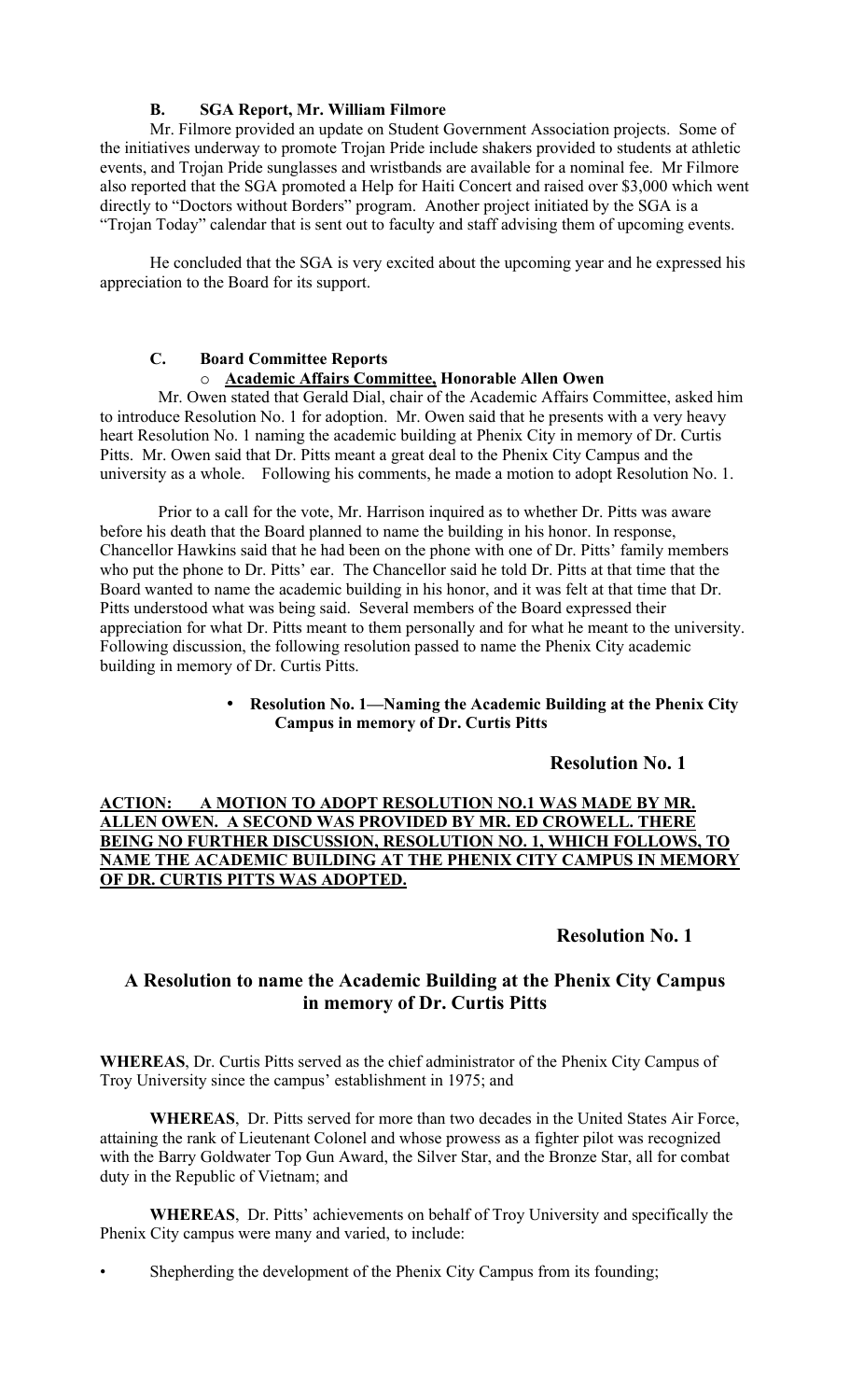- Initiating a \$1 million fund-raising campaign that exceeded its goal in one year for the Phenix City Campus;
- Establishing an innovative program described as "live class on tape" a landmark distancelearning initiative;
- Directing the expansion of the campus to include the addition of three academic buildings and one maintenance building over the last 20 years;
- Laying the groundwork for a new academic complex located on the Phenix City Riverfront.

**THEREFORE, BE IT RESOLVED,** that the Academic Building of the Phenix City Campus be named "Curtis Pitts Hall" in memory of this true Trojan for his service, dedication, and leadership.

### • **Business Accreditation (AACSB), Dr. Roach**

Dr. Roach welcomed Dr. Judson Edwards as the new Dean of the Sorrell College of Business. He also expressed appreciation to Dr. Kaye Sheridan for the outstanding job she has done as the interim dean.

In regard to AACSB accreditation, Dr. Roach said this accreditation status is the quality emblem for the colleges of business not only in the United States but around the world. The AACSB mission is to advance quality management education through accreditation of various programs in business. It is the number one premier accrediting body for institutions offering programs in business, with a membership of approximately 1,200 institutions.

Dr. Roach said Troy University has been a member of AASCS and has laid out our curriculum consistent with AACSB. However, we are not currently accredited by the organization and this relates directly to the university's move to becoming "One Great University" several years ago. Dr. Roach explained that in order to achieve accreditation we will have to go through a rigorous internal evaluation process. It was noted that much of the work the university has done in the SACS reaffirmation will prepare us for AACSB. Dr. Roach also noted that the university will work through AACSB to achieve accreditation for our School of Accountancy. Dr. Roach further stated that Troy University's business programs will not be competitive on a global market without AACSB accreditation.

In conclusion, Dr. Roach said the AACSB accreditation process will be a rigorous, methodical process through which we will gain accreditation. He added that Troy University is already a member of AACSB but the process to obtain accreditation could take up to three to five years to complete. Dr. Roach shared highlights of the timeline for the process. It was noted that the total cost for AACSB accreditation would be upward to \$3.2M for the enrollment level we are at now, but he added that the opportunity costs we incur by not seeking AACSB accreditation would be formidable. Dr. Roach shared further details regarding the timeline.

Dr. Roach shared a list with Board members reflecting the status of accrediting agencies for our various programs and added that the most critical accreditation at this time is the AACSB. Discussion followed and Dr. Roach responded to comments and questions from Board members.

### • **SACS and Strategic Plan, Dr. Dew**

The following update was provided by Dr. Dew on SACS and Strategic Planning. SACS:

- Dr. Cheryl Cardell, SACS Vice President, will visit the campus on June 3- 4, 2010.
- The new assessment reporting system, HOMER, is fully operational and can be accessed at http://homer.troy.edu.
- We are transitioning many adjunct faculty positions to full-time lecturer positions.
- Our Monitoring Report will be submitted in August.
- The Level-Change visit is set for September 7-10.

STRATEGIC PLANNING PROCESS:

There are three major initiatives:

- Increase engagement with stakeholders.
- Enhance academic quality and institutional effectiveness.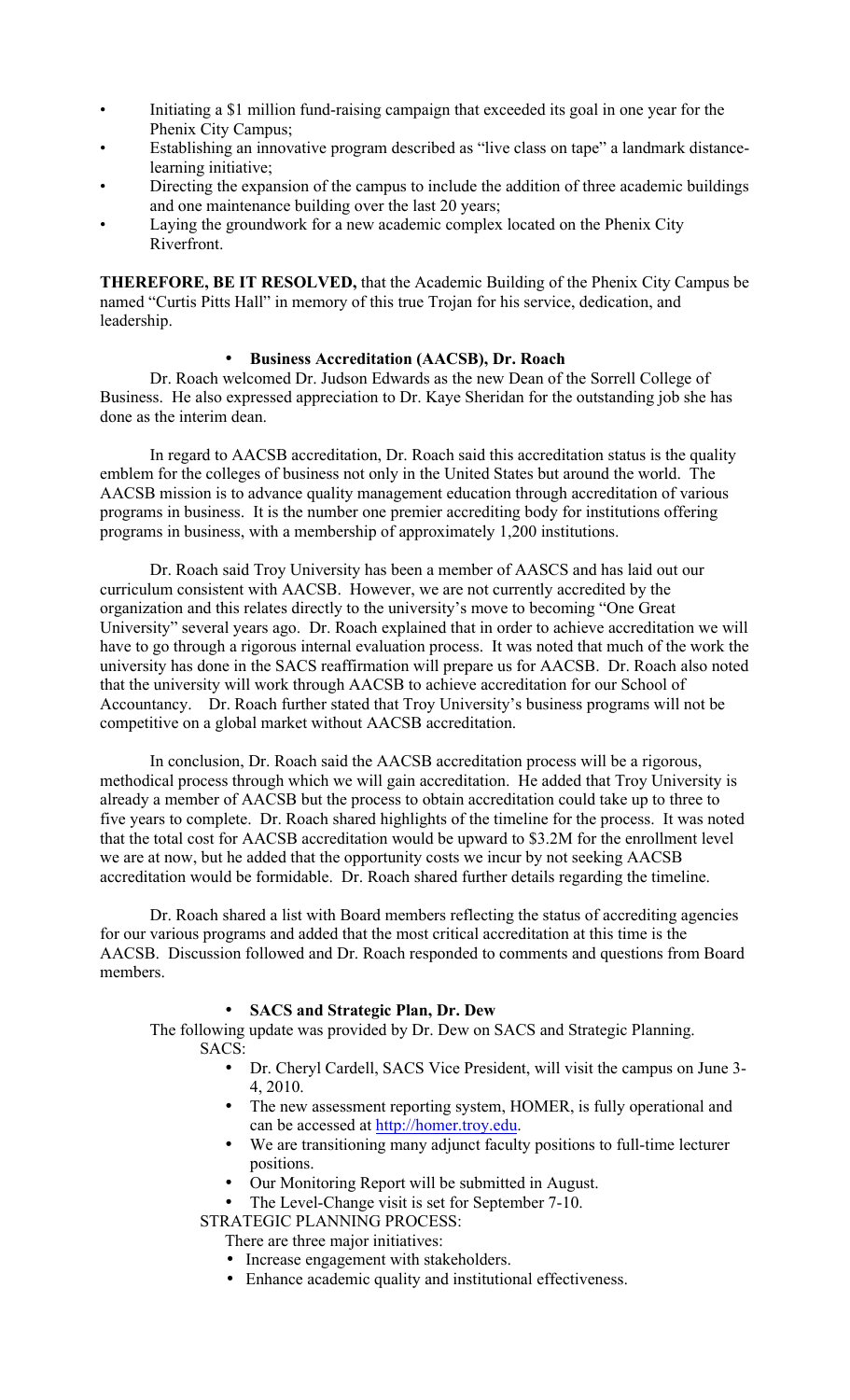- Build for the future.
- Next steps:
- Each major initiative consists of multiple objectives.
- Each objective has been assigned a Champion—a member of the Cabinet.<br>• Each objective has been assigned a team leader
	- Each objective has been assigned a team leader.

• Cross-functional team members are being identified for each objective.

- STRATEGIC PLANNING CONFERENCE:
	- Senior leaders from across the institution will meet on May 13 to begin focusing on the new strategic plan.
	- Each team will propose an action plan with measurable goals, a budget, and timelines.
	- The Chancellor and Senior Vice Chancellors will review all proposals for all objectives
	- FINAL APPROVAL:
	- Once specific goals are defined and budget are understood, a final version of the 2010-2015 strategic plan will be brought to the Board of Trustees at its July 2010 meeting for final approval.
	- Official kick-off for implementing the plan will be October 1, 2010.

Dr. D. Hawkins said that there are several Board members with an interest in being involved in the Strategic Plan process and inquired of Dr. Dew as to what level at other institutions are boards involved in the bottom level of the plan. Dr. Dew responded by saying that at many higher education institutions the Board looks at the overall plan and then if they are satisfied with the direction it is going they will give the go ahead to the administration. He added that we want to ensure that the Board is absolutely comfortable with the plan and going forward from there because this plan will resonate with them. He added that there will be plenty of opportunity for discussion.

Following Dr. Dew's response, Mr. Harrison asked if the Strategic Plan includes a part that is built into it that addresses the Physical Plant plan or is there a Strategic Plan building committee in place within the plan which functions when decisions are being made on building projects. Dr. Dew said that there is a major objective that deals with the Physical Plant. Mr. Bookout responded to Mr. Harrison's question saying that building projects are included in bond issues and are scheduled out with the issuance of the bonds. Mr. Bookout also said that the university has a Master Plan that addresses proposed building projects which are projected years out. Mr. Harrison restated his question asking if, in the Strategic Plan, we are looking out to 2015, 2020, 2030, etc. as to what we will need in a Physical Plant Strategic building plan. Chancellor Hawkins added that the overall plan was part of our SACS planning process and we have a Master Plan for campus; however, there are things along the way that will alter that plan such as availability of funds, etc.

#### o **Finance Committee, Honorable John Harrison**

Mr. Harrison, Chair of the Board's Finance Committee, reported that the Finance Committee met Monday to review the proposed recommendation to the Board. He called upon Mr. Jim Bookout, Senior Vice Chancellor for Finance and Business Affairs, to make a presentation. Mr. Harrison added that following Mr. Bookout's presentation he would make a recommendation on behalf of the Finance Committee.

Mr. Bookout briefed the Board on the FY 2010-2011 proposed revenue budget. He shared a few insights that were considered in developing a recommendation to change the current tuition and fee structure. He added that budget considerations were looked at from several perspectives that included (1) determining external funding levels, i.e. state appropriations; (2) assessing the impact of mandatory cost increases, i.e., TRS, health insurance, etc.; (3) projecting tuition, fee, auxiliary revenue with current rates and projected growth; and (4) assessing the need for rate increases or expenditure budget reductions. Mr. Bookout elaborated on each of the above considerations. Mr. Bookout also provided comparisons in tuition and fee rates with comparable institutions.

Mr. Bookout further advised that the proposed FY 2011 tuition and fee rates summary follows:

 $\triangleright$  Undergraduate tuition per credit hour from \$193 to \$216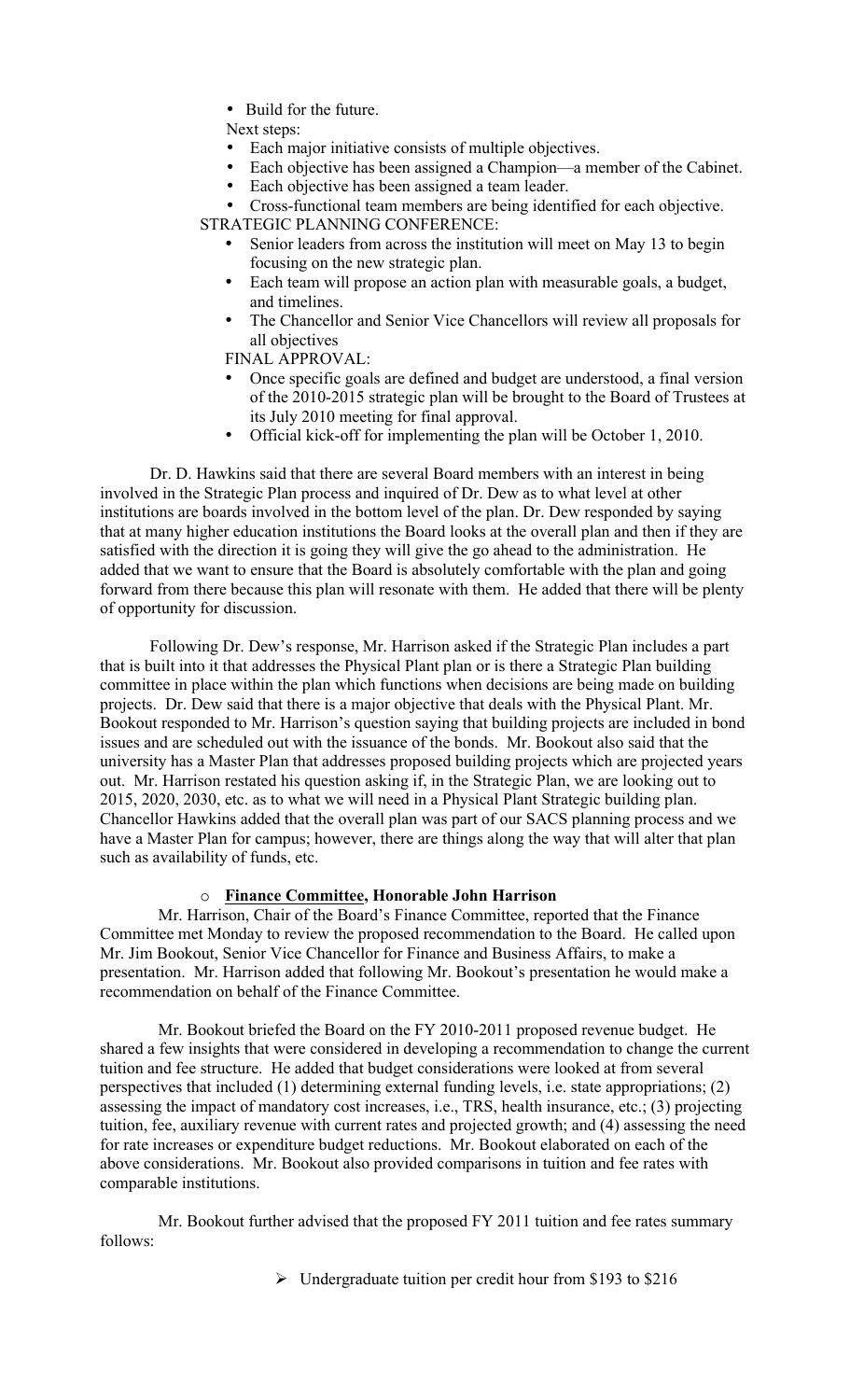- $\triangleright$  Graduate tuition per credit hour from \$220 to \$246
- General Student Fee from \$8 to \$24 per credit with no cap
- Eliminate "Instruction Fee" for the Dothan Campus
- $\triangleright$  Eliminate "Student Activity Fee" for the Troy Campus
- $\triangleright$  Add the student dining fee of \$100 per term for Troy Campus students taking 9+ credit hours (unless all 9 are online)

Mr. Bookout said that the above proposed changes would total additional estimated funds in the amount of \$10,044,298.

#### • **Resolution No. 2 – Approving the Tuition Rates and Fee Structure**

In conclusion, Mr. Harrison expressed his appreciation to the Finance Committee and Mr. Bookout for their dedication and hard work .Mr. Harrison then introduced Resolution No. 2 and recommended approval by the full Board. With no further discussion, the following action was taken.

## **Resolution No. 2**

#### **ACTION: A MOTION WAS MADE BY MR. JOHN HARRISON AND A SECOND WAS RECEIVED FROM MR. CHARLES NAILEN. THERE BEING NO FURTHER DISCUSSION, RESOLUTION NO. 2 WAS ADOPTED.**

## **Resolution No. 2**

## Changing the Tuition Rates and Fee Structure

**WHEREAS**, Troy University has experienced a reduction in its state appropriations exceeding 27% from fiscal year 2008 – 2010; and has experienced a reduction in its ratio of "state appropriation to total budget" from 29% for the fiscal year 2008 to 18% for the fiscal year 2010; and

**WHEREAS,** Troy University has become a self-reliant, tuition driven institution, only through good stewardship of its resources, sound financial management, and its entrepreneurial spirit has it been able to not only sustain itself during a declining economy but advance its mission; and

**WHEREAS,** Troy University must evaluate its tuition and fee structure in order to ensure accessibility to students in the State of Alabama and to deliver quality instruction; and

**WHEREAS,** Troy University's current undergraduate tuition structure charges a per-credit hour rate of \$193; and

**WHEREAS**, Troy University's current graduate tuition structure charges a per credit hour rate of \$220; and

**WHEREAS**, Troy University's current fee structure is inconsistent among its four campuses by having a student activity fee of \$9 at the Troy campus and an instruction fee of \$9 at the Dothan campus and neither of those fees at the Montgomery and Phenix City campuses.

**THEREFORE, BE IT RESOLVED BY THE BOARD OF TRUSTEES** that Troy University proposes to increase the undergraduate tuition rate from \$193 to \$216 per credit hour for all Troy campus students; and

**BE IT FURTHER RESOLVED BY THE BOARD OF TRUSTEES** that Troy University proposes to increase the graduate tuition rate from \$220 per credit hour to \$246 per credit hour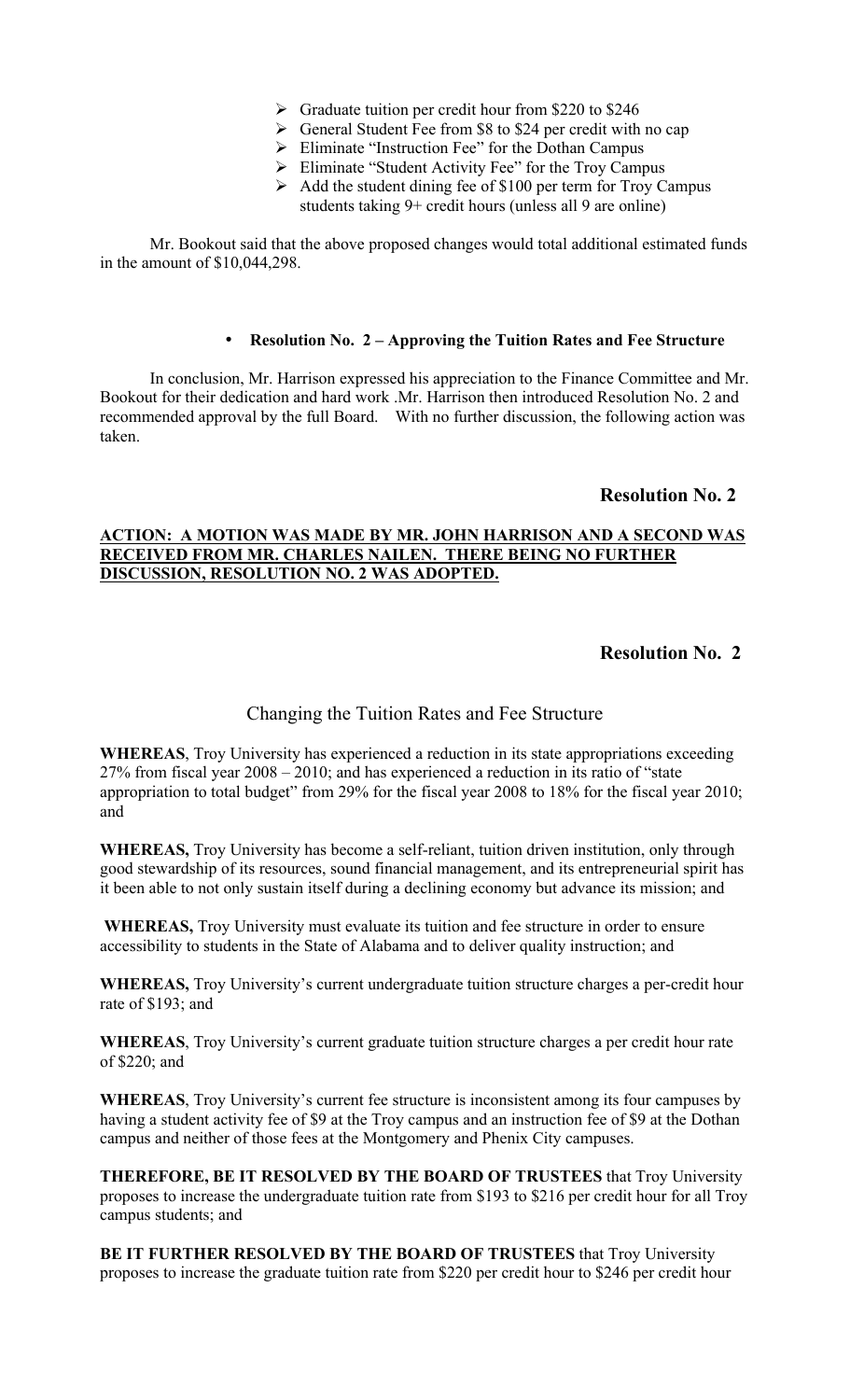and for all Troy campus students, eliminate the existing Student Activity Fee currently set at \$9.00 per credit hour on the Troy campus, eliminate the existing Instruction Fee currently set at \$9.00 per credit hour on the Dothan campus, and increase the General Student Fee from \$8.00 per credit hour to \$24.00 per credit hour for students at all Troy University Alabama campuses.

Mr. Harrison had additional items that he wanted to mention before closing out the Finance Committee portion of the meeting. The first item dealt with the bond issue and he wanted assurance from the University that everything is being taken care of in regard to requirements with the IRS and any other responsibilities in that regard. Mr. Bookout responded in the affirmative saying that procedures are being put into place to ensure the university meets all requirements.

The second item concerned the status of the Osteopathic Medicine program in Dothan. Chancellor Hawkins responded saying that the university's financial commitment would total around \$50M and the commitment would not show a revenue stream for several years. He added that they were ready to move more quickly than the university and we could not find a way to justify exposing the university financially to that extent. The Chancellor added that we told them we were interested and wanted to be involved but were not in a position to move so quickly.

Following further discussion, it was suggested that a presentation be made to the Board at the July  $23<sup>rd</sup>$  meeting.

Mr. Nailen added that he reviewed in great detail the proposal for the Osteopathic program and at the present time thinks it is appropriate that we pulled back.

Referring back to the Chancellor's comments about the Scholarship Roast held in Montgomery, Mr. Nailen expressed his appreciation to Mr. Lamar Higgins for the terrific job he did in organizing the event. He added that we would not have achieved the success that they did if had not been for Mr. Higgins. Mr. Nailen's comments were echoed by all.

## o **Athletics Committee, Honorable Allen Owen**

#### • **Resolution No. 3 – Establishing the Troy University Sports Hall of Fame**

Mr. Owen stated that the Board's Athletics Committee is presenting a resolution to the Board to establish a Troy University Sports Hall of Fame. He provided background that brought us to this point in the process. He expressed appreciation to the ad-hoc committee members— Dr. Ken Blankenship, Dr. Earl Johnson, Dr. Doug Patterson, Mr. Dave Barron and Mr. Steve Dennis—for their help in developing the bylaws for the Sports Hall of Fame. Mr. Owen provided highlights in the bylaws that would be considered by the full Board today. He added that the following resolution is being presented to the Board for approval. He added that it is recommended that at present the location for the Sports Hall of Fame be housed in the new arena.

## **Resolution No. 3**

### **ACTION: MR. ALLEN OWEN MADE A MOTION TO ADOPT RESOLUTION NO. 3. A SECOND TO THE MOTION WAS MADE BY MR. LAMAR HIGGINS. THERE BEING NO FURTHER DISCUSSION, RESOLUTION NO. 3, WHICH FOLLOWS, WAS ADOPTED BY THE BOARD.**

## **Resolution No. 3**

## **Establishing the Troy University Sports Hall of Fame**

**WHEREAS,** Troy University needs to recognize the many individuals who have made outstanding contributions to Troy University through their extraordinary efforts as studentathletes, coaches, and administrators; and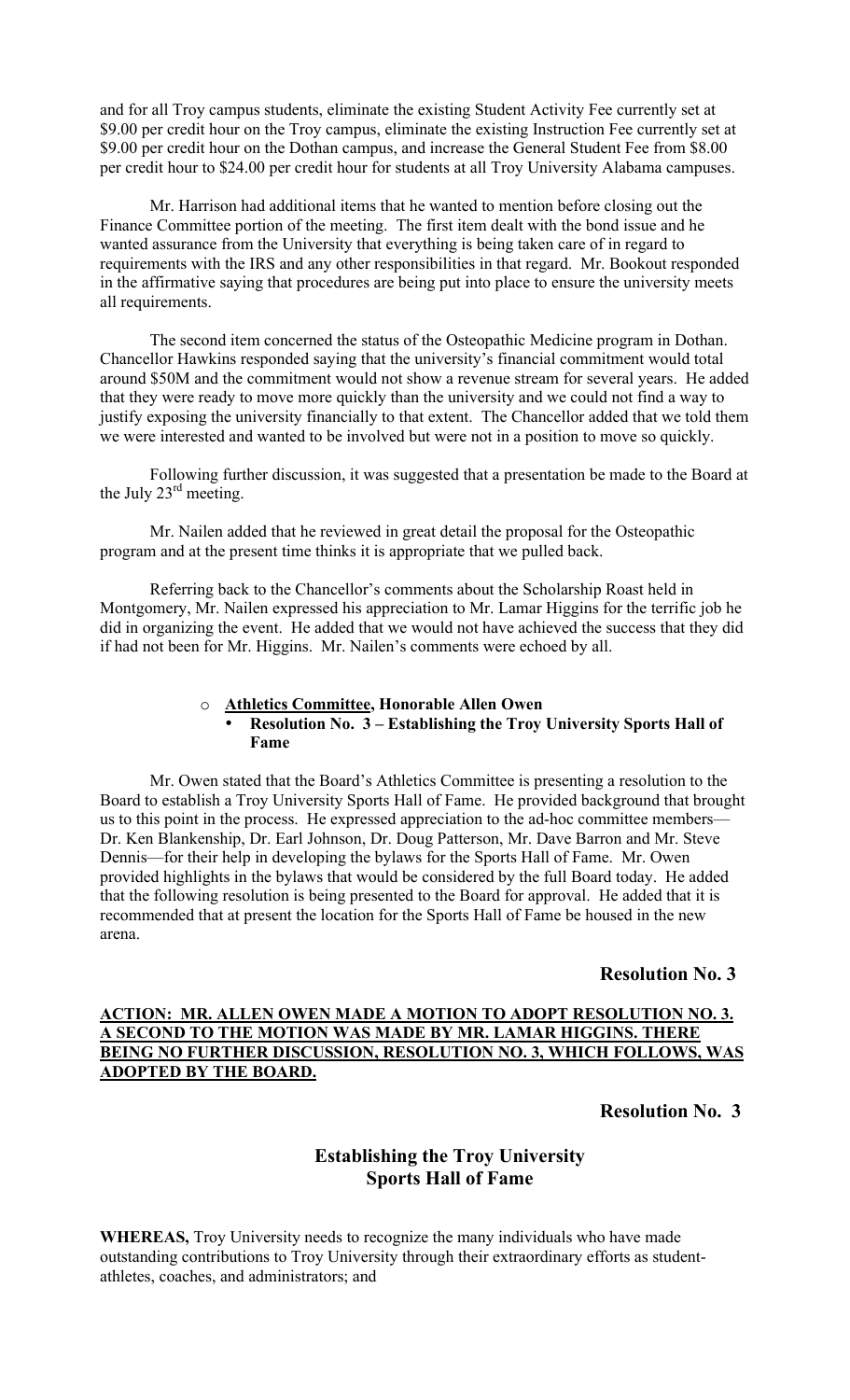**WHEREAS**, their dedication, commitment and desire have enabled them to excel and their achievements serve as shining examples for others to emulate; and

**WHEREAS,** the history and record of achievement both on and off the field of play needs to be preserved for future Trojans and alumni; and

**WHEREAS,** a Board of Advisors for the Troy University Sports Hall of Fame would have the duties and responsibilities to encourage and receive and evaluate nominations of persons who shall be considered for induction into the Sports Hall of Fame and to select from among the nominees those persons who will be inducted into the Hall of Fame.

**THEREFORE BE IT RESOLVED** by the Board of Trustees of Troy University that a Sports Hall of Fame be established in accordance with the attached by-laws and that the Sports Hall of Fame be housed on the Troy, Alabama, campus.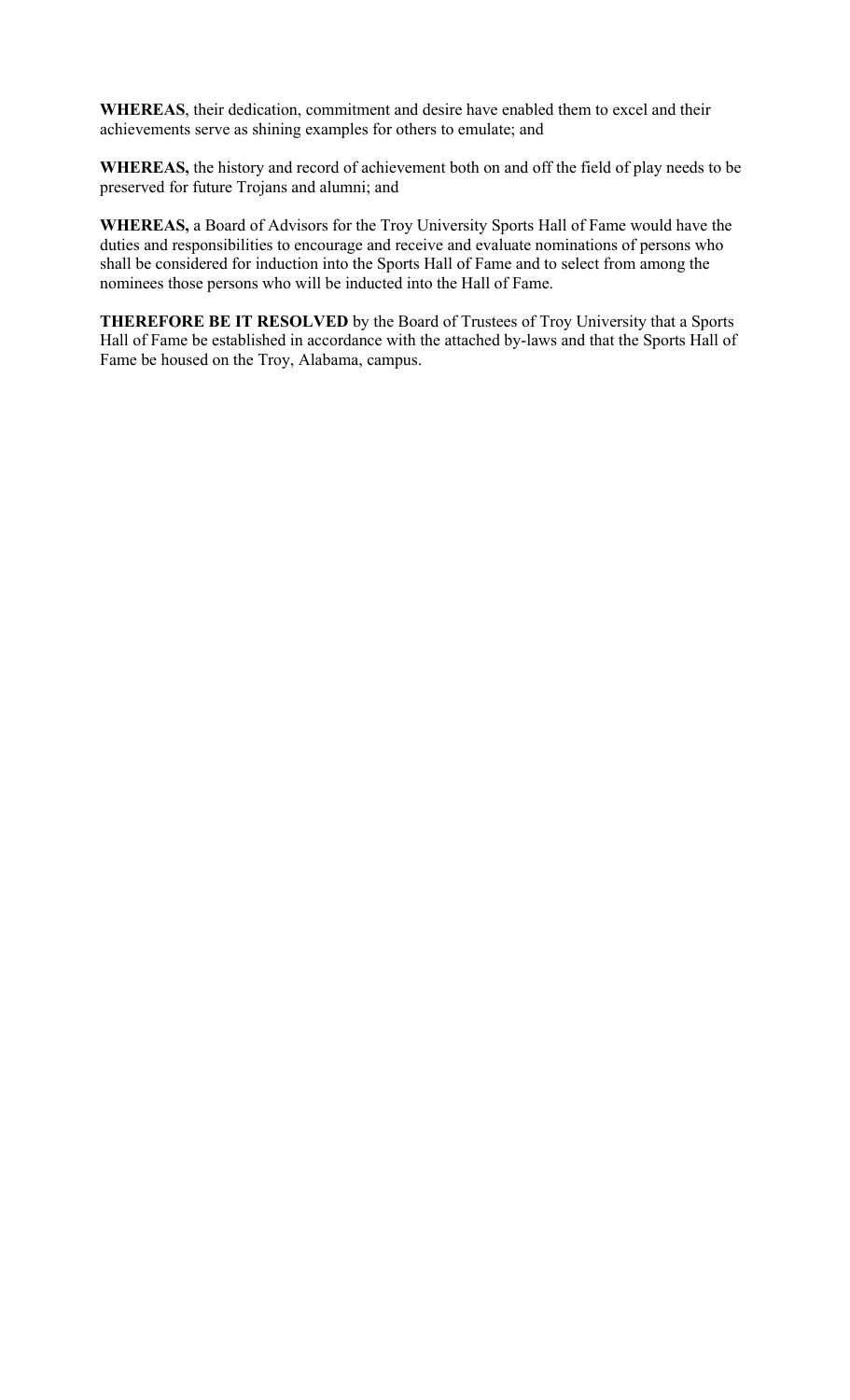#### **TROY UNIVERSITY SPORTS HALL OF FAME**

#### **- BYLAWS -**

#### **- PREAMBLE -**

Many individuals have made, and continue to make, outstanding contributions to Troy University through their extraordinary efforts as student-athletes, coaches, and administrators. Their dedication, commitment and desire have enabled them to excel and their achievements serve as shining examples for others to emulate. In order to recognize this excellence, the Troy University Sports Hall of Fame is herewith organized and these bylaws are set forth for the governance of its members and its activities.

#### **Article I - Name:**

Section 1. The name of this organization shall be the Troy University Sports Hall of Fame.

#### **Article II - Governance:**

Section 1. The governance of the Troy University Sports Hall of Fame shall be embodied in a Hall of Fame Board of Advisors.

#### **Article III – Sports Hall of Fame Board of Advisors Membership:**

- Section 1. The Sports Hall of Fame Board of Advisors shall be as follows:
	- a. The Chancellor (ex-officio)
	- b. Chair of the Board of Trustees' Athletics Committee (ex-officio)
	- c. The Troy University Director of Athletics
	- d. One alumni community leader from each of the seven Congressional districts of Alabama
	- e. One community leader from the cities of Troy, Montgomery, Dothan and Phenix City
	- f. Three at-large members
	- g. One member from the Alabama sports writers association
	- h. One member from the Alabama electronic sports media
	- i. One active sports official
	- One representative recommended by the National Alumni Association Board of Directors

Section 2. Members of the Board of Advisors shall be appointed by the Chancellor.

- Section 3. All sub-committees of the Board of Advisors vacancies and other appointments may be recommended to the Chancellor by the chairperson of the Hall of Fame Board of Advisors for consideration and appointment.
- Section 4. The Board of Advisors will be a diverse body that is inclusive of minorities and women.

#### **Article IV - Term of Office:**

- Section 1. All Board of Advisors members shall serve three-year terms. Ex-officio members shall serve concurrent with the office they hold.
- Section 2. Board of Advisors membership shall be limited to two consecutive three-year terms.
- Section 3. The term for each appointed member shall begin on the day following the Annual Sports Hall of Fame induction ceremonies. In case of Board of Advisors membership a vacancy during term, the replacement membership shall take effect at time of appointment.
- Section 4. Initial Board of Advisors appointments for the establishing year will be for one-year to three year terms in order to establish membership rotation with the individuals eligible for reappointment to terms stated above. In order to establish an orderly flow of appointees and their terms, appointments will be staggered as best possible to allow for continuity with no more than one-third of the Board of Advisors being appointed in a calendar year.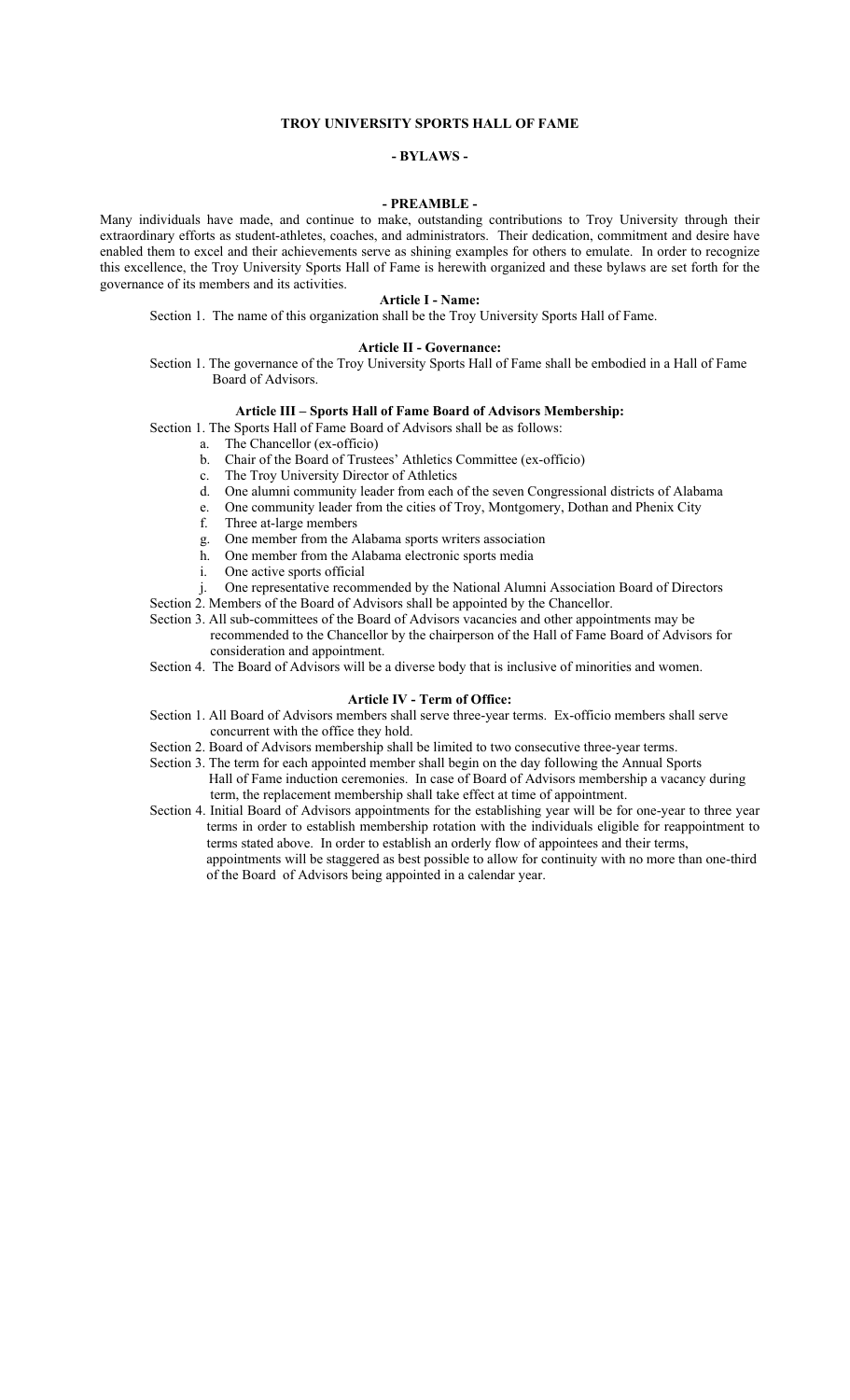#### **Article V - Officers and Duties:**

- Section 1. The Board of advisors shall elect from among its membership a Chairperson and a Vice Chairperson. Each shall serve for two years.
- Section 2. Chairperson shall:
	- a. Preside over all meetings of the Sports Hall of Fame Board of Advisors.
	- b. Appoint special and standing Board of Advisors.
	- c. Certify the voting results of the Sports Hall of Fame annual elections.
	- d. Perform other duties customarily required by the chairperson.
- Section 3. The Vice-Chairperson who shall preside in the absence of the Chair and shall act as chairperson when, for any reason, the chair becomes vacant.
- Section 4. The Athletic director shall serve as secretary. The secretary who shall:
	- a. Keep current, accurate and complete records of the minutes of the meetings of the Board of Advisors.
	- b. Prepare and send out all correspondence.
	- c. Keep a current, accurate and complete accounting of the finances of the Hall of Fame in coordination with the Troy University Foundation.

#### **Article VI - Duties and responsibilities of the Sports Hall of Fame Board of Advisors:**

Section 1. The duties and responsibilities of the Sports Hall of Fame Board of Advisors shall be as follows: a. To encourage and receive and evaluate nominations of persons who shall be considered for

- induction into the Sports Hall of Fame.
- b. To select from among the nominees those persons who will be inducted into the Hall of Fame.

#### **Article VII – Meetings:**

- Section 1. Regular meetings of the Hall of Fame Board of Advisors shall be held at such time and place as may be determined by the chairperson. The Board of Advisors must meet at least once each year.
- Section 2. Special meetings may be called by the Board of Advisors chairperson, or upon the written request of two-thirds of the Board of Advisors membership or by the Chancellor.
- Section 3. The Secretary shall notify Board of Advisors members of each meeting date.
- Section 4. A quorum for all meetings of the Board of Advisors shall be a simple majority of the Board of

Advisors membership. A quorum may be achieved by electronic means.

### **Article VIII – Nominations:**

- Section 1. Nominations for induction into the Troy University Sports Hall of Fame shall be made by:
	- a. Coaches of Troy University. b. Members of the Board of Advisors.
	-
	- c. Members of the public with proper documentation.
- Section 2. Letters of nomination, accompanied by resumes, shall be made to the Secretary/Treasurer of the Board of Advisors by October 15 of each year.
	- a. The Board of Advisors will assure that over time that inductees represent all varsity sports of Troy University, both past and present.
	- b. Sports will include all NCAA, NIRA, as well as NAIA or earlier athletic affiliations.
- Section 3. The categories of nominees shall be as follows:
	- a. Student- athlete preferably a person who is a graduate of Troy University or a student-athlete whose eligibility has expired.
	- b. Coach a person who has experienced outstanding achievement as a coach at Troy University. A coach is eligible for nomination after a minimum of five years of service to Troy University if retired. If not retired, an active must have a minimum of ten years of service to Troy University.
	- c. Administrator a person whose administrative experiences have resulted in outstanding achievements, accomplishments or contributions in ways relating to athletic or sports excellence while serving as an administrator Troy University. An administrator is eligible for nomination after a minimum of ten years of service to Troy University if retired. If not retired, an active administrator must have a minimum of ten years of service to Troy University.
	- d. Vintage ("Old Timers") former athletes, coaches or administrators who have not been affiliated with the University in any of those capacities for a period of not less than twenty-five  $(25)$  years.
	- e. Other As the Board of Advisors shall determine.
- Section 4. The end of competition, minimum length of service, contributions to Troy University, restrictions, and any other bylaws may be waived by the Hall of Fame Board of Advisors if deemed necessary and appropriate.
- Section 5. A listing of nominees, with resumes, shall be sent by the Secretary/Treasurer to each member of the Hall of Fame Board of Advisors at least ten (10) days prior to the date scheduled for consideration of nominees by the Board of Advisors.
- Section 6. Voting procedures to select candidates for induction into the Troy University Hall of Fame shall be determined by the Hall of Fame Board of Advisors. To be selected, a nominee must receive a minimum two-thirds (2/3) vote of members.
- Section 7. The number of candidates that shall be inducted annually shall be as follows:
	- a. For the inaugural year, a maximum of ten (10) candidates shall be inducted.
		- b. After the inaugural year, the number of annual inductees shall be
			- determined by the Hall of Fame Board of Advisors, not to exceed eight annually.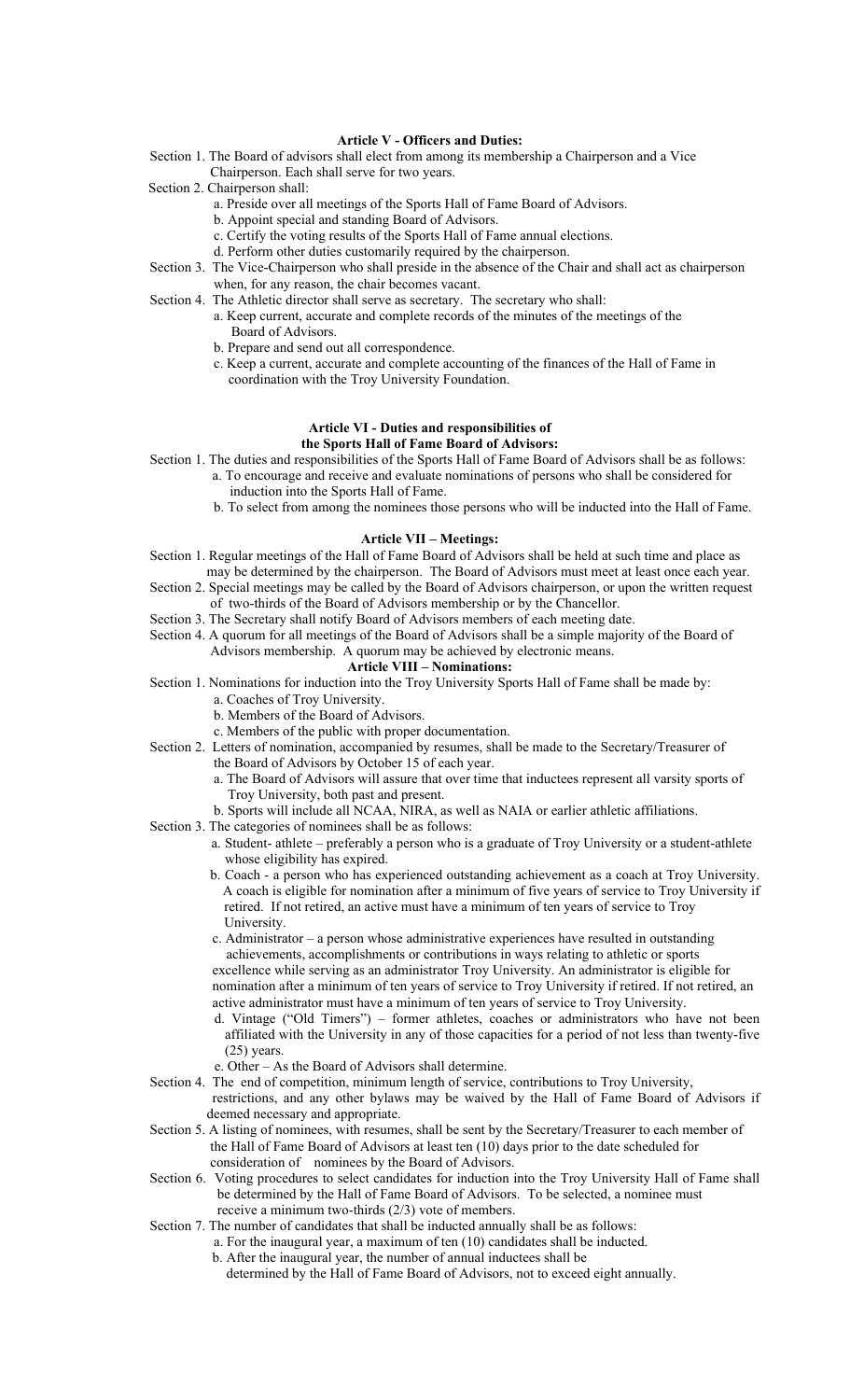- Section 8. A nominee who has not been elected within three years shall not be considered again unless that person is re-nominated.
- Section 9. Induction requirements shall be:
	- a. The inductee, if physically able, must appear in person at the induction ceremonies in order to be officially inducted into the Troy University Hall of Fame.
	- b. If an inductee has not personally appeared for induction into the Troy University Hall of Fame within a two-year period after being selected, the name will be officially withdrawn from the list of those who have been selected to be inducted, and must be re-submitted for further consideration.

#### **Article IX - Research Sub-Committee of the Board of Advisors:**

- Section 1. The chairperson of the Hall of Fame Board of Advisors shall appoint annually by October 1, a research Sub-committee of the Board of Advisors.
- Section 2. This sub-committee of the Board of Advisors shall research thoroughly all information submitted by or for nominees and shall report to the chairman of the Hall of Fame Board of Advisors the accuracy and authenticity of the information submitted.

#### **ARTICLE X—ADVANCEMENT Sub-Committee of the Board of Advisors**

- Section 1. The chairperson of the Hall of Fame Board of Advisors shall appoint annually by October 1, advancement Sub-Committee.
- Section 2. This sub-committee shall ensure and enhance the financial success of the organization through fund-raising initiatives with the goal of creating a financially self-sustaining entity.
- Section 3. This sub-committee shall research thoroughly all fundraising and advancement opportunities and shall report findings to the chairman of the Hall of Fame Committee.

#### **Article XI- General Guidelines**

The following general guidelines shall govern the Hall of Fame Board of Advisors in selection of candidates for induction into the Hall of Fame.

Section 1. A worthy candidate shall have:

- a. Exhibited good moral and ethical character, as judged by acceptable societal standards.
- b. Demonstrated outstanding leadership qualities.
- c. Demonstrated a high quality of university and community citizenship.
- d. Demonstrated a level of achievement or service that stands out from the ordinary.
- e. Achieved honors and recognition that are a credit to himself/herself, his/her family, his/her community and to Troy University.
- Section 2. General Eligibility Criteria

 Eligibility for membership in the Hall of Fame shall be restricted to those individuals meeting the following criteria.

- a. Must have brought significant distinction to his/herself and to Troy University because of successful athletic endeavors.
- b. Must be a representative example of Troy University's concept of the dedicated individual who demonstrates high qualities of character and leadership.
- c. Must be an individual who attained outstanding athletic accomplishments as a student-athlete, coach, or administrator as a representative Troy University or beyond. Examples would include, but not be limited to, the following:
	- o Named an All-American
	- o Won an individual national championship
	- o Set world record
	- o Participated in the Olympic Games
	- o Led the nation or conference in a recognized statistical category
	- o Coached a conference or NCAA, NIRA, NAIA, or earlier athletic associations championship team
- d. A period of ten (10) years must have passed since an individual student-athlete has ended his/her association with the Troy program. Coaches or administrators may be considered after five (5) years have passed. In the event a nominee has returned to Troy athletic program, the nominee continues to accrue time from the original departure date.

#### Section 3. Criteria for Inductees

- a. Athletes
	- 1. Shall not be considered for recognition for at least ten (10) years after graduation or completion of their eligibility.
	- 2. Must have met minimum requirements to earn one varsity letter or equivalent.
	- 3. Qualification shall be based primarily on their superior athletic achievement as a studentathlete which brought considerable fame to the University and through individual achievement. Other considerations shall include athletic accomplishments after leaving the University.
	- 4. The selection shall be on merit only and never of a political nature.
	- 5. To be elected, a candidate must receive a two-thirds vote of the Hall of Fame Selection Board of Advisors.
	- 6. Consideration shall be given for personal conduct in life and personal contributions to the high ideals of intercollegiate athletics
	- 7. Requirement 1 may be waived under unusual circumstances majority vote of the Board of Advisors.
	- b. Coaches
		- 1. Troy University head coach for at least five (5) years; however, no active coach may be